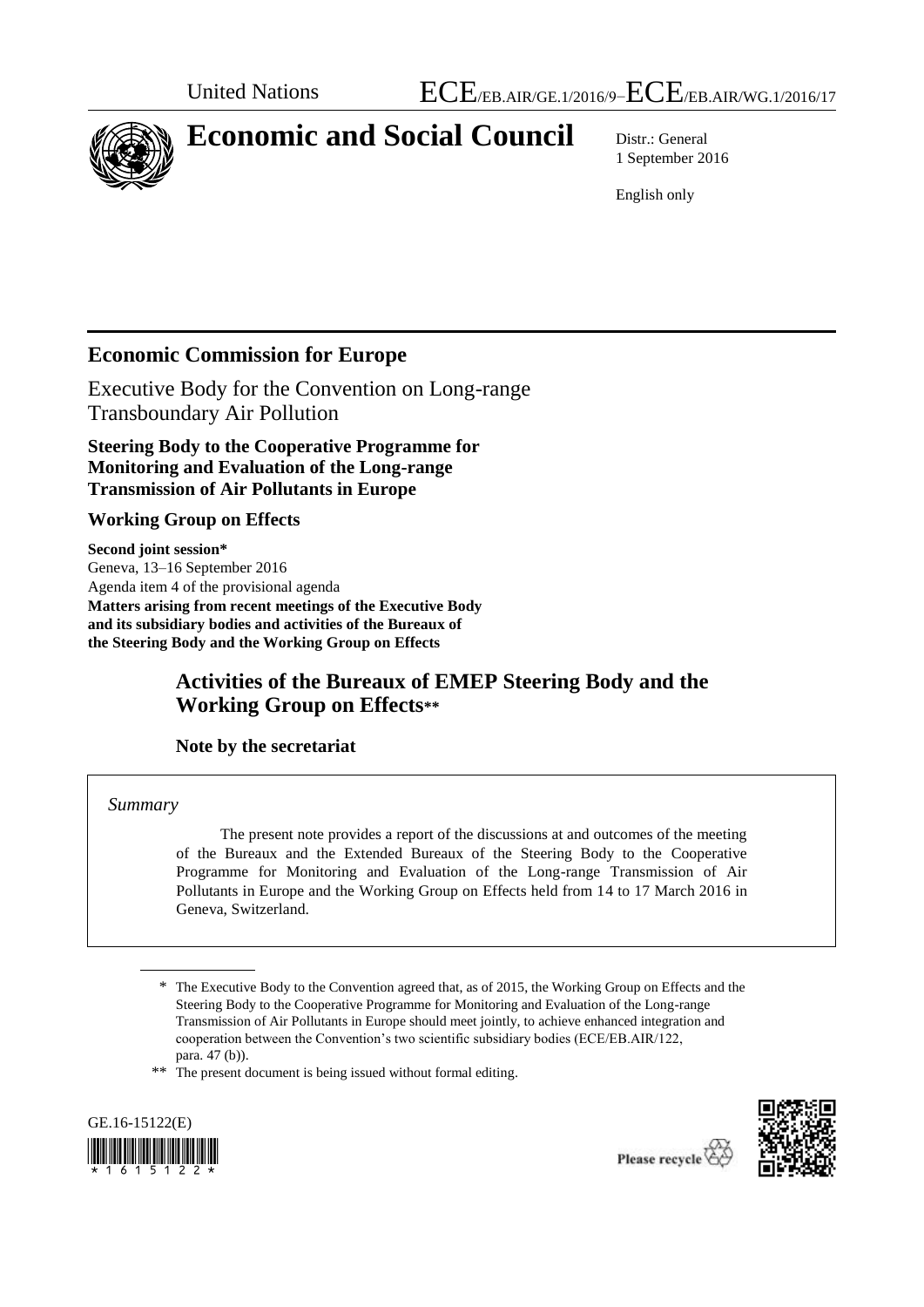# Contents

|       |                                                                                                  |                                                                                    | Page           |
|-------|--------------------------------------------------------------------------------------------------|------------------------------------------------------------------------------------|----------------|
|       |                                                                                                  |                                                                                    | 3              |
|       | А.                                                                                               |                                                                                    | 3              |
|       | Β.                                                                                               |                                                                                    | 3              |
| Ι.    | Matters arising from the thirty-fourth session of the Executive Body, the first joint session of |                                                                                    | 4              |
| II.   |                                                                                                  |                                                                                    |                |
|       | A.                                                                                               |                                                                                    | $\overline{4}$ |
|       | Β.                                                                                               |                                                                                    | 5              |
|       | C.                                                                                               |                                                                                    | 5              |
|       | D.                                                                                               | Atmospheric modelling, hemispheric transport of air pollution and integrated       | 6              |
|       | Е.                                                                                               | Critical Loads and funding the activities of the Coordination Centre for Effects   | 7              |
|       | F.                                                                                               |                                                                                    | 7              |
|       | G.                                                                                               |                                                                                    | 8              |
|       | Н.                                                                                               |                                                                                    | 9              |
|       | I.                                                                                               |                                                                                    | 9              |
|       | J.                                                                                               |                                                                                    | 9              |
| Ш.    |                                                                                                  |                                                                                    | 10             |
| IV.   |                                                                                                  | Implementation of the 2014–2015 and 2016–2017 workplans for the implementation of  |                |
| V.    |                                                                                                  | Cooperation with other bodies, outreach and sharing information with other regions |                |
| VI.   | Capacity building in countries of Eastern Europe, the Caucasus and Central Asia                  |                                                                                    | 11             |
| VII.  |                                                                                                  | Eighth Environment for Europe Ministerial Conference (Batumi, Georgia, June 2016)  |                |
| VIII. | Preparations for the second joint session of the EMEP Steering Body and the                      |                                                                                    | 13             |
| IX.   |                                                                                                  |                                                                                    | 13             |
|       | A.                                                                                               |                                                                                    | 13             |
|       | Β.                                                                                               | Use of EMEP resources in 2015 and the budget split among centres for 2017          | 14             |
|       | C.                                                                                               |                                                                                    | 14             |
| Х.    |                                                                                                  |                                                                                    | 14             |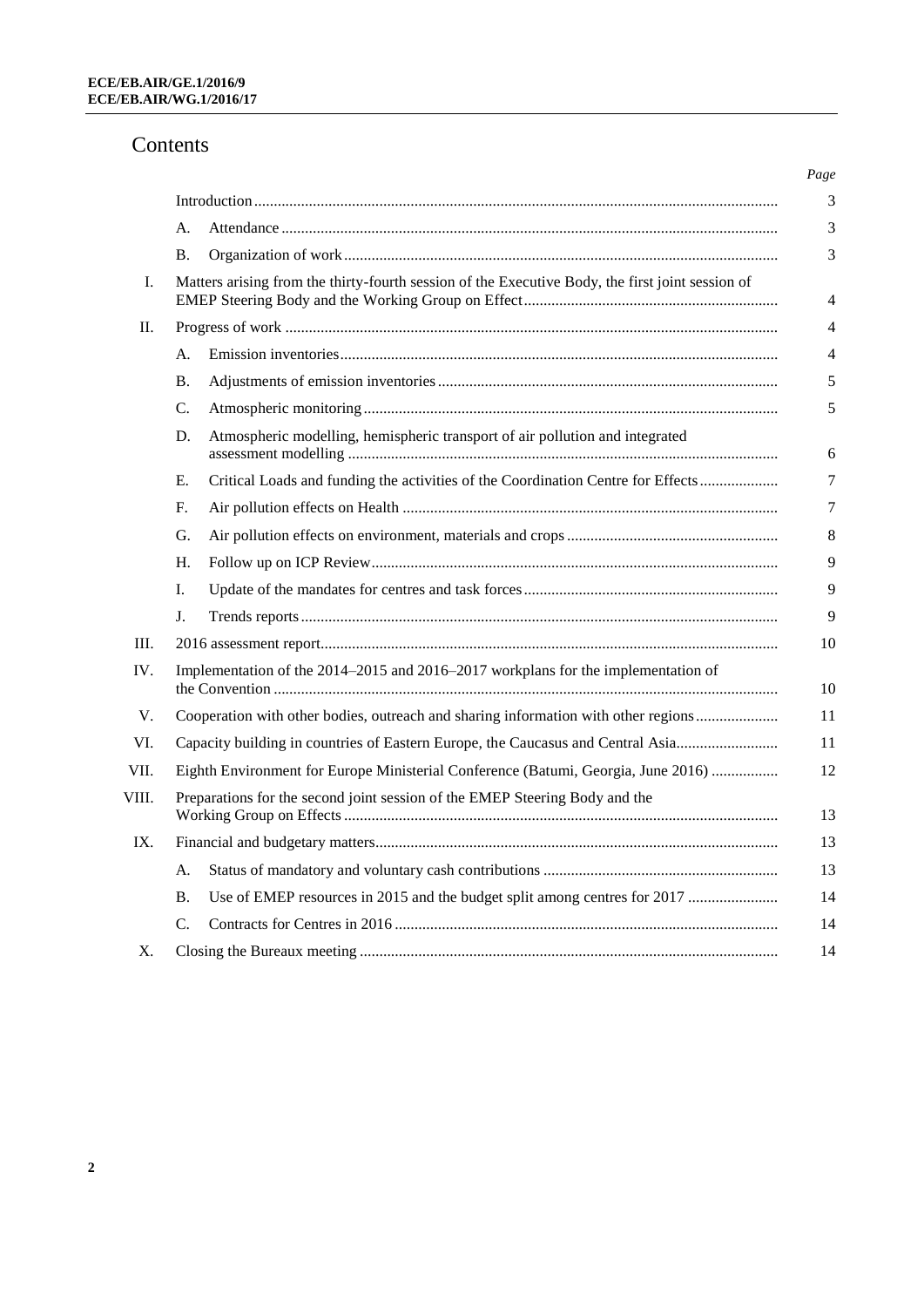# **Introduction**

1. The present note details the activities of the Bureau of the Steering Body to the Cooperative Programme for Monitoring and Evaluation of the Long-range Transmission of Air Pollutants in Europe (EMEP) and of the Bureau of the Working Group on Effects (WGE), reporting the results of the joint meeting of the respective Bureaux and the Extended Bureaux held from 14 to 17 March 2016 in Geneva, Switzerland.

#### **A. Attendance**

2. The following EMEP Steering Body Bureau members attended the meeting: Ms. Laurence Rouïl (France), Chair of the Steering Body; Ms. Sonja Vidič (Croatia), Mr. Paul Ruyssenaars (Netherlands), Mr. Xavier Querol (Spain), Mr. Nebojsa Redzic (Serbia) and Mr. Rudolf Weber (Switzerland). All the members of the WGE Bureau attended the meeting: Mr. Grennfelt (Sweden), Chair of WGE, Ms. Sabine Augustin (Switzerland), Mr. Jesper Bak (Denmark), Ms. Gudrun Schuetze (Germany), Ms. Sonja Vidič (Croatia), Mr. Thomas Dirnböck (Austria), Ms. Isaura Rabago (Spain) and Mr. Nebojsa Redzic (Serbia). Ms. Anna Engleryd (Sweden), Chair of the Executive Body to the Convention, also attended.

3. The meeting was attended by representatives from the five EMEP Centres: the Meteorological Synthesizing Centre-East (MSC-E); the Meteorological Synthesizing Centre-West (MSC-W); the Chemical Coordinating Centre (CCC); the Centre for Integrated Assessment Modelling (CIAM) and the Centre on Emission Inventories and Projections (CEIP). Also attended representatives of all the WGE Centres: the Programme Co-ordinating Centre of the International Co-operative Programme (ICP) on Assessment and Monitoring of Air Pollution Effects on Forests (ICP Forests), the Programme Centre of the ICP on Assessment and Monitoring of the Effects of Air Pollution on Rivers and Lakes (ICP Waters), the Programme Centre of the ICP on Effects of Air Pollution on Materials, including Historic and Cultural Monuments (ICP Materials), the Programme Centre of the ICP on Effects of Air Pollution on Natural Vegetation and Crops (ICP Vegetation), the Programme Centre of the ICP on Integrated Monitoring of Air Pollution Effects on Ecosystems (ICP Integrated Monitoring), the Coordination Centre for Effects (CCE), the ICP on Modelling and Mapping of Critical Levels and Loads and Air Pollution Effects, Risks and Trends (ICP Modelling and Mapping), and the Joint Task Force on the Health Aspects of Air Pollution (TFH). Mr. Martin Adams (European Environment Agency), co-Chair of the Task Force on Emission inventories and Projections (TFEIP), Mr. Rob Maas (the Netherlands) and Mr. Stefan Åström (Sweden), co-Chairs of the Task Force on Integrated Assessment Modelling (TFIAM), Mr. Augustin Colette (France), co-Chair of the Task Force on Measurements and Modelling (TFMM), Mr. Frank Dentener (Joint Research Centre), co-Chair of the Task Force on Hemispheric Transport of Air Pollution (TFHTAP), Mr. Filip Moldan, Chair of the Joint Expert Group on Dynamic Modelling (JEG), also participated in the meeting as well as the secretariat of the United Nations Economic Commission for Europe (ECE).

4. Mr. Terry Keating (United States of America), co-Chair of the TFHTAP, contributed to the meeting via telephone and web connections.

#### **B. Organization of work**

5. The Bureaux took note of the oral reports from: the EMEP Centres and Task Forces, WGE Centres, JEG and TFH, on the progress made in implementing the 2014–2015 workplan for the implementation of the Convention (ECE/EB.AIR/122/Add.2) and on the key activities in the 2016–2017 workplan (ECE/EB.AIR/133/Add.1).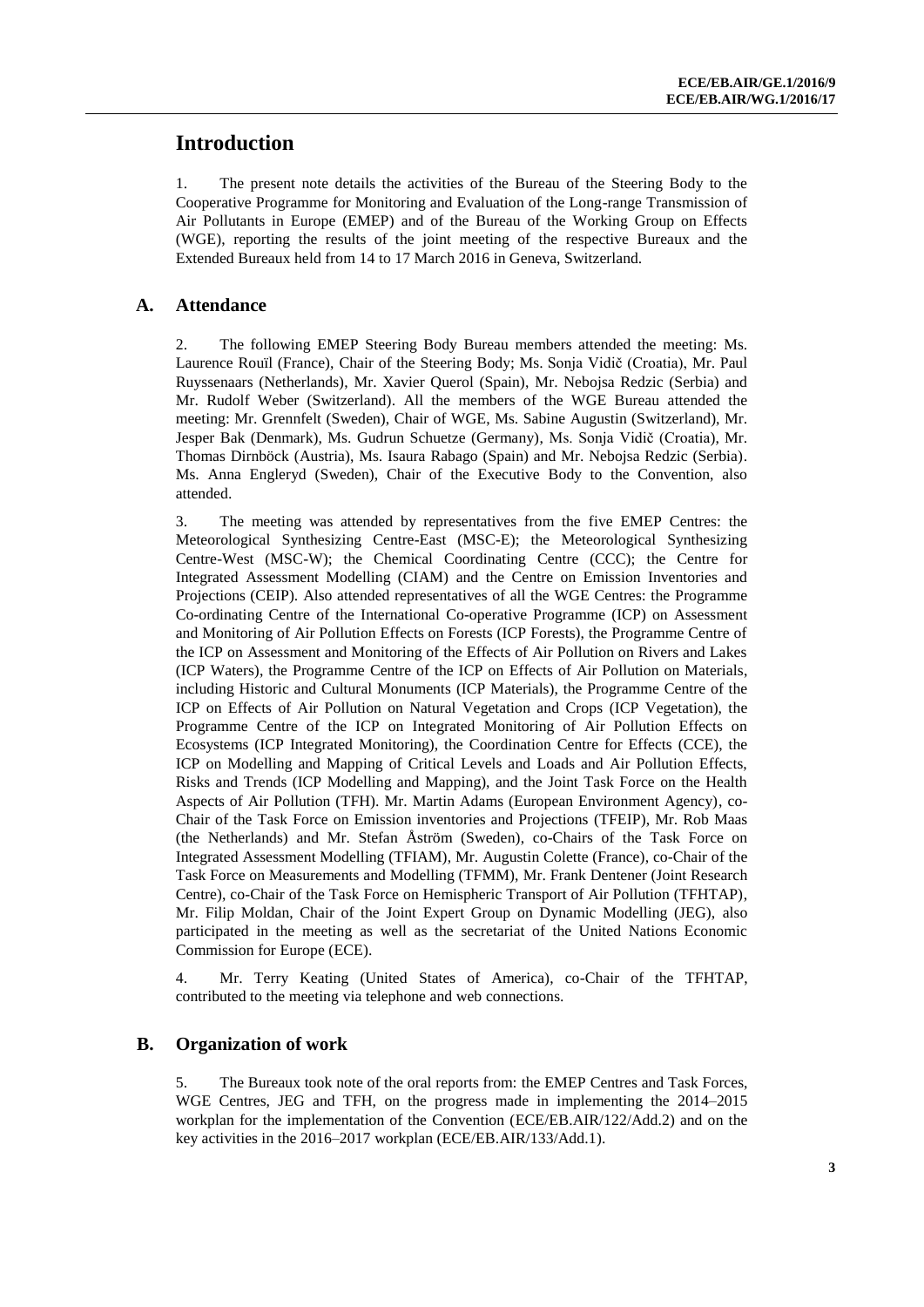# **I. Matters arising from the thirty-fourth session of the Executive Body, the first joint session of EMEP Steering Body and the Working Group on Effects**

6. The Chair of the Executive Body, supported by the secretariat, drew attention to the major outcomes of the thirty-fourth session of the Executive Body for the Convention and, in particular, on the expected content and timeline of the Convention assessment report and the new biannual 2016–2017 workplan for the implementation of the Convention (ECE/EB.AIR/133/Add.1 and the informal document "Basic and multi-year activities in the 2016–2017 period").

7. The Chair of the EMEP Steering Body and the Chair of the Working Group on Effects summarized the highlights and outcomes of the first joint session of the EMEP Steering Body and WGE. The main issues discussed at the joint session included: the quality of emission inventories and their review including the review of adjustments under the 1999 Protocol to Abate Acidification, Eutrophication and Ground-level Ozone (Gothenburg Protocol), emerging issues related to emissions (e.g. condensables and semivolatile organic compounds) EMEP monitoring, new evidence for air pollutants effects on health and environment, support to Parties, reduced funding for CCE and the efforts of WGE community to implement the recommendations from the 2013 ICP review.

8. The secretariat provided an update on cooperation opportunities for the Convention with various international mechanisms on transboundary air pollution including the Arctic Council, UNEP's Stockholm and Minamata Conventions, Climate and Clean Air Coalition, and various subregional efforts in Asia (Acid Deposition Monitoring Network in East Asia (EANET) and the North-East Asian Subregional Programme for Environmental Cooperation (NEASPEC/ESCAP).

# **II. Progress of work**

#### **A. Emission inventories**

9. The representative of CEIP presented the status of emission data reporting in 2015 and 2016, as well as various tasks of CEIP in relation to national emission inventories. The co-Chair of the Task Force on Emission Inventories and Projections presented the main outcomes of the 2015 Task Force meeting and the held back to back workshop and the planned activities in 2016.

10. The Bureaux welcomed the progress made by CEIP and the TFEIP and, in particular:

(a) Welcomed the information by CEIP that the  $0.1^\circ$  x  $0.1^\circ$  gridding system (longitude-latitude) for the new EMEP domain is in place; the distribution of emissions is harmonized with EDGAR database; next steps should be the improvement of spatial distribution and update of expert estimates, particularly for the eastern part of the EMEP domain; however, the redistribution of historical years in the new  $0.1^\circ \times 0.1^\circ$  grid system will be challenging;

(b) Noted that reporting of inventories to EMEP slightly improved, particularly from Parties in Eastern Europe, the Caucasus and Central Asia; the capacity building activities organized by the ECE secretariat seem to motivate countries to improve their data; continuation of such activities would be welcomed;

Noted that TFEIP and TFMM will hold a workshop on condensables and semi-volatiles; the intention is to establish common understanding and both some short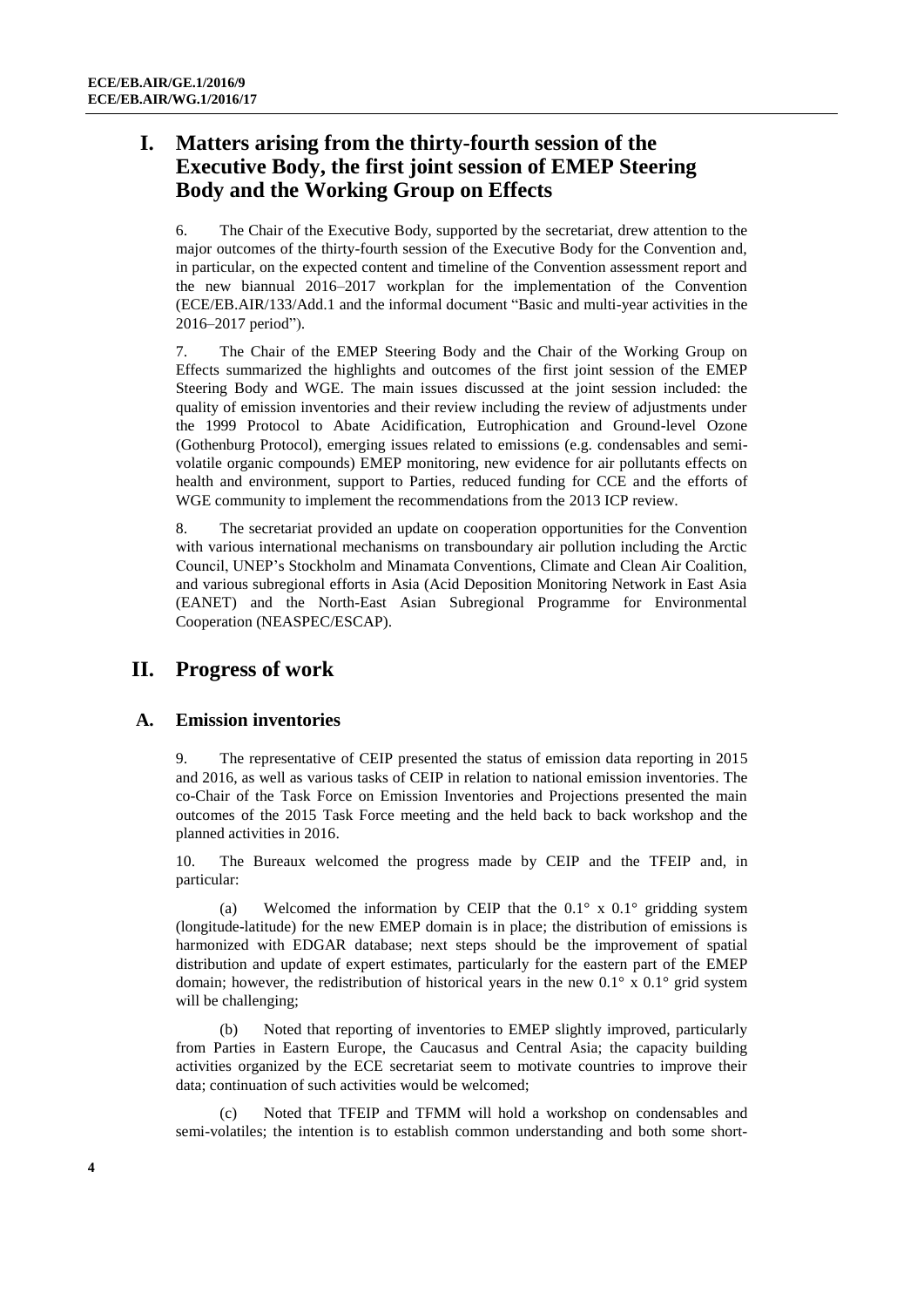term actions and some longer-term aims to ensure that the reporting of PM emissions can better serve the modelling community;

(d) Expressed concern that MSC-W did not use the gridded emissions data provided by CEIP and urged MSC-W to work closely with CEIP in order to ensure that there is no duplication of effort.

#### **B. Adjustments of emission inventories**

11. The representative of CEIP and TFEIP on behalf of expert review team (ERT) presented information about the review of new applications by six Parties for adjustments of emission inventories under the Gothenburg Protocol submitted in 2016. A check by CEIP confirmed two new applications (Germany and Luxembourg) and significant recalculation by Germany in the transport sector. Furthermore, the reviewers will have to check also adjustments approved in the years 2014 and 2015. To make the procedure more efficient, CEIP developed an online database system $1$  which allows online calculation of differences between emission data approved in 2014, in 2015, and latest reporting in 2016 (Annex VII), respectively. The reviews of the applications will be carried out by CEIP and the ERT between April and June 2016. The review coordination meeting will be held in Copenhagen in the last week of June in parallel with the stage 3 review (for 10 Parties). The summary report on the outcome of the review will be an official document for the second joint session of EMEP Steering Body and WGE in September 2016, while the country review reports will be informal documents for the session. The secretariat will assist CEIP and ERT to draft the summary report.

12. The Bureaux welcomed the provided information and:

(a) Expressed concern due to apparently insufficient number of reviewers supported by Parties and the fact that some stage 3 reviews could have to be postponed if the ERT is not complete;

(b) Noted that following a request by CEIP Parties are invited to declare that there are no significant changes in criteria and methods, respectively or explain reasons if there are minor differences in calculated emissions. If all Parties provide the requested information the review of adjustments approved in 2014 and 2015 should be significantly less resource demanding.

### **C. Atmospheric monitoring**

14. Representatives of CCC and TFMM presented progress of work related to EMEP measurement activities. In particular, CCC and TFMM pointed out to continuous collaboration of EMEP with the Stockholm Convention on persistent organic pollutants, the Minamata Convention on mercury, the Arctic Monitoring and Assessment Programme (AMAP), the Convention for the Protection of the Marine Environment of the North-East Atlantic (OSPAR), Baltic Marine Environment Protection Commission (HELCOM) and WMO lead activities. On the European Union level, cooperation opportunities for EMEP include the Copernicus Monitoring Atmospheric Composition and Climate (MACC/COPERNICUS). It is important for EMEP to promote and share its data but also to gain knowledge and get easy access to relevant data from partner organizations and projects.

13. The Bureaux welcomed the progress made by CCC and TFMM and:

<sup>1</sup> See webdab.umweltbundesamt.at/adjustments.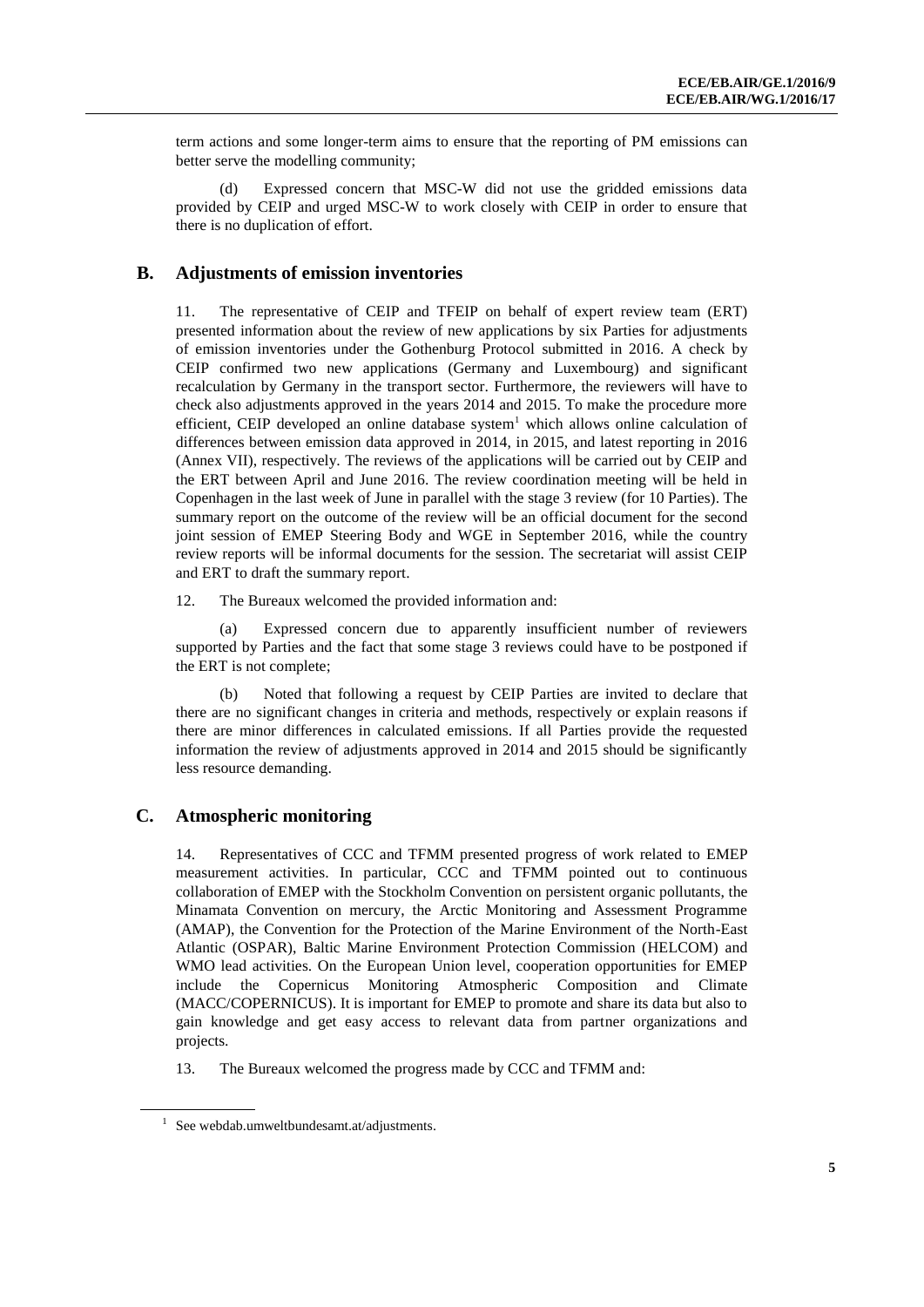(a) Expressed concern that several Parties recently reported declining ambitions in implementing the EMEP monitoring strategy (level I) and related monitoring obligations; stressed the need to maintain high quality of the monitoring data for use within and outside the Convention;

(b) Welcomed the cooperation between TFMM and TFEIP on condensables / semi-volatile organic compound emissions and their handling in emission inventories and air pollution transport models;

(c) Encouraged EMEP to seek ways to maintain and extend relations with partner organizations, conventions and relevant research projects.

### **D. Atmospheric modelling, hemispheric transport of air pollution and integrated assessment modelling**

14. Representatives of MSC-E informed the Bureau about the progress in atmospheric modelling of persistent organic pollutants (POPs) and heavy metals. Attention was drawn to the assessments of pollution levels with fine spatial resolution (country studies) and the assessment of the long-term trends (1990–2012) of heavy metals and POPs including the comparison of model results with EMEP measurement data and measurements in mosses.

Representatives of MSC-W presented the progress in atmospheric modelling of acidifying pollutants, photo-oxidants and fine particles, drawing attention to an improved understanding of the modelling of particulate matter and better understanding of air qualityclimate interactions. Preliminary results for the climate impacts of the Gothenburg Protocol were discussed. A downscaling methodology of EMEP/MSC-W model results to high resolution and some preliminary results of a study focused on nitrogen oxide  $(NO<sub>2</sub>)$  were also presented.

16. The co-Chairs of the Task Force on Hemispheric Transport of Air Pollution reported on the progress made in the Task Force's activities, drawing attention to the outcomes of a joint meeting with AMAP, with a wide participation from the EMEP and WGE sides, held in Potsdam, Germany from 17 to 19 February 2016. Among the topics for enhanced collaboration are evaluating mitigation strategies for mercury, persistent organic pollutants, and short lived climate pollutants including black carbon and methane.

17. Representatives of TFIAM and CIAM presented the recent progress in the integrated assessment modelling focussing on their respective inputs to the EMEP trends report and the 2016 assessment report.

18. The Bureaux welcomed the progress made by MSC-E, MSC-W, TFMM, TFHTAP, TFIAM and CIAM and:

(a) Acknowledged and supported MSC-E continued extensive collaboration with the Parties (country studies in collaboration with Belarus, the Czech Republic, Poland and the United Kingdom) and with a number of international programmes and organizations, such as AMAP, the Stockholm Convention on POPs and the Minamata Convention on mercury (contribution to the updated of the Global Mercury Assessment 2013);

(b) Supported all EMEP and WGE centres and Task Forces efforts to tighten the collaboration with external partners, in particular, with AMAP and the Stockholm Convention and recommended to EMEP Steering Body and WGE to consider various ways on how to extend the cooperation with other conventions and external partner organizations;

(c) Reiterated the need for further research in ozone and nitrogen (N) modelling with the EMEP model as several Parties reported significant differences between modelled and measured N deposition data;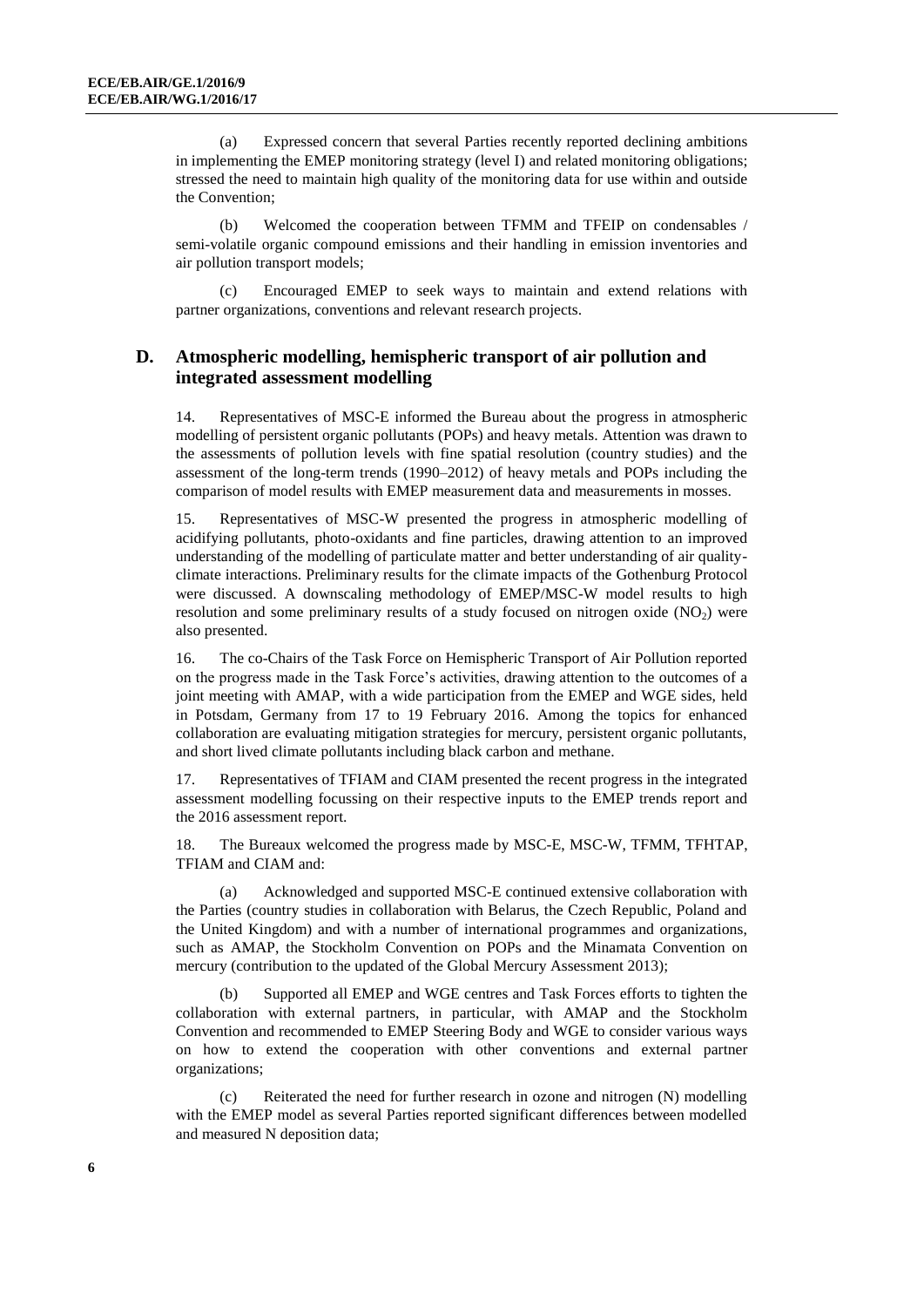(d) Stressed the active and key role played by TFHTAP for the Convention in scientific outreach beyond the ECE region, in particular towards the key countries in Asia, namely: China, India and Japan;

### **E. Critical Loads and funding the activities of the Coordination Centre for Effects**

19. The representatives of CCE and ICP Modelling Mapping informed the Bureaux about the ongoing activities and the prospects for 2016–2017 following the 2015 decision by the Dutch authorities to reduce the national funding in 2016–2017 for CCE by more than 60 per cent and by 100 per cent as of 2018. The reduction in national funding will have a negative effect on the implementation of the 2016–2017 workplan items that require input by CCE. The National Institute for Public Health and the Environment (RIVM) which hosts CCE in a letter of 8 March 2016 informed Ms. Anna Engleryd, Chair of the Executive Body about the current CCE situation and the priority items for CCE in the 2016–2017 workplan. The priority items include maintaining and updating the European critical loads database to support the effects based science and policy under the Convention, and the follow up to the 2015–2017 call for data (see ECE/EB.AIR/GE.1/2015/2.

20. The Bureaux discussed and expressed deep concern about the financial situation of CCE. A "tour de table" brought a strong support from the scientific community for the continuation of the CCE work especially with respect to the priority items in the 2016–2017 workplan as indicated by CCE. The Bureaux also identified the key role of CCE in:

harmonization and regular update of methods as a basic condition for comparability of indicators over Europe (Manual on Methodologies and Criteria for Modelling and Mapping Critical Loads and Levels and Air Pollution Effects, Risks and Trends);

(b) development of integrated approaches to consider air pollution effects and climate change effects on ecosystems and biodiversity;

(c) organization of ICP Modelling and Mapping/CCE Task Force meetings and workshops as platforms to link science with policy;

launching and coordination of calls for data and evaluation of their responses to the final end of using them in integrated assessment modelling.

21. The discussion among Parties about the CCE funding situation and possible solutions will continue during the forty-fifth session of the Executive Body (May 2016) and the second joint session of EMEP Steering Body and WGE (September 2016).

#### **F. Air pollution effects on health**

22. The Chair of Task Force on Health provided the update on Task Force and WHO activities. The Bureaux welcomed the progress made by the Task Force and, in particular:

(a) Welcomed the information about the Task Force on Health main activities during 2014–2015, including the publication of three key reports "Economic cost of the health impact of air pollution in Europe: Clear air, health and wealth", "Health risk assessment of air pollution: General principles", and "Residential heating with wood and coal: health impacts and policy options in Europe and North America".

(b) Noted the launch of the update of the WHO Global Air Quality Guidelines at the end of 2015; the update is expected to last for at least 4 years;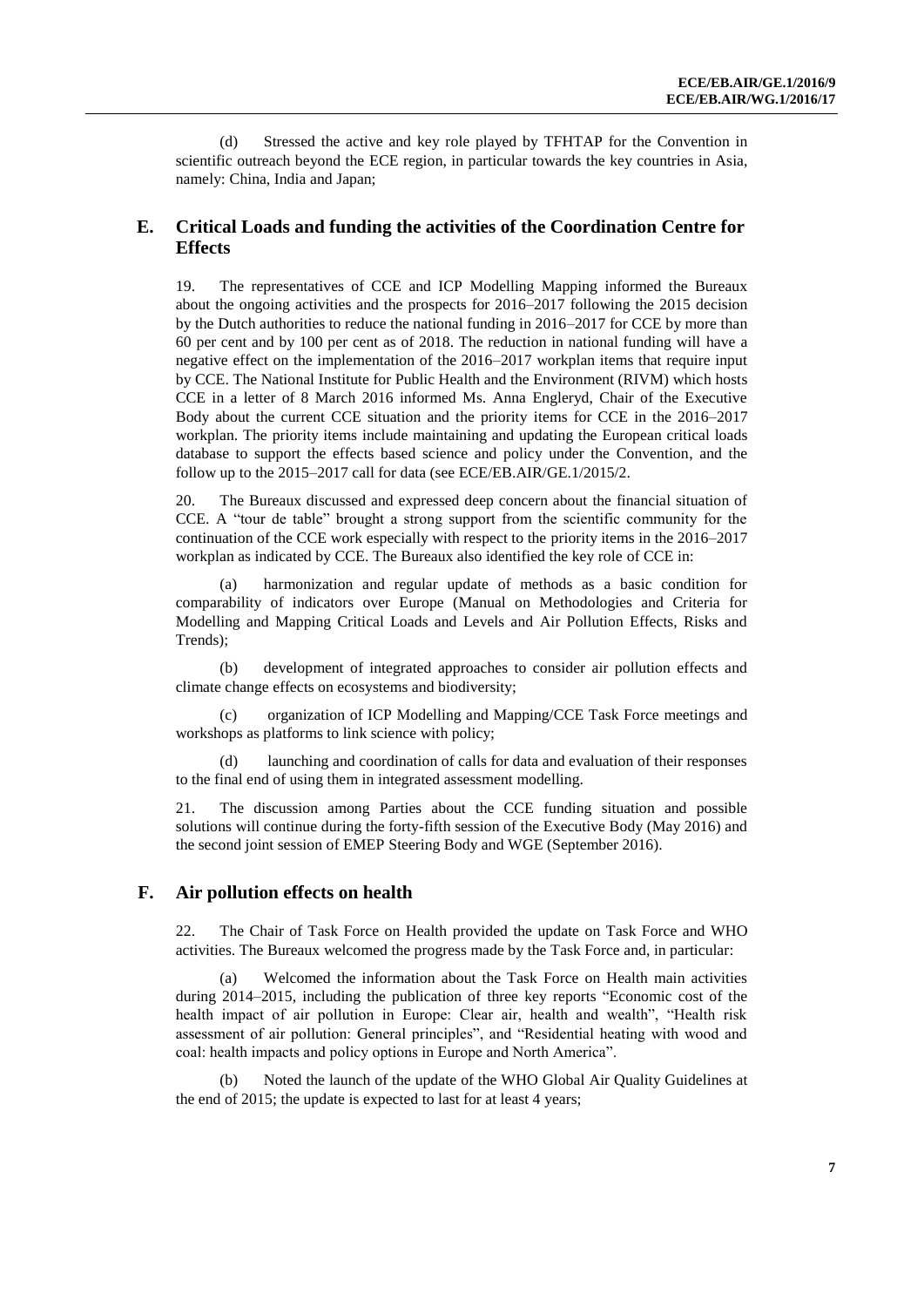(c) Welcomed the forthcoming launch of the new WHO software AirQ+ to quantify the health impacts of air pollution; the AirQ+ software has been developed to support experts, policy makers and a variety of stakeholders at local and national levels; an interactive training workshop on the use of the software is planned back-to-back with the next meeting of the Task Force in May 2016;

(d) Noted that the Task Force activities serve not only ECE Parties but also contribute to the global response from WHO to address the adverse health effects of air pollution and are in-line with objectives of important global initiatives, in particular the World Health Assembly Resolution 68.8 on air pollution and health.

#### **G. Air pollution effects on environment, materials and crops**

23. The representatives of ICP Forests, Waters, Materials, Integrated Modelling, Vegetation and JEG informed the Bureaux about the implementation of the 2014-2015 workplan focussing on the key developments and major outputs. The Bureaux welcomed the progress made by ICP Forests, Waters, Materials, Integrated Modelling, Vegetation and JEG and:

(a) Welcomed the forthcoming (2016/17) joint study of ICP Forests and ICP Vegetation on ozone injuries as well as the ICP Forests continuing consideration of more sensible compartments of forest ecosystems towards N deposition, like mycorrhizas, as its contribution to the "State of Europe's Forests 2016" an initiative of the Ministerial Conference on the Protection of Forest in Europe;

Welcomed a closer cooperation of ICP Waters with ICP Integrated Monitoring; both ICPs will contribute to the thematic report on mercury in the environment planned for 2016 and will hold a joint task force meeting in May 2016;

Welcomed and supported the Call for data on "Inventory and condition of stock of materials at UNESCO cultural World heritage sites" approved by the first joint session of EMEP Steering Body and WGE and launched in October 2015;

Welcomed the progress on priority work items by ICP Integrated Monitoring such as long-term monitoring at 28 forest sites (collaboration with ICP Forests with a focus on effects of nitrogen deposition) and monitoring of mercury levels in forest floor and mineral soil, as well as the effects of future climate changes on the effects of air pollutants;

(e) Supported ICP Vegetation collaboration with MSC-W regarding further development of the ozone critical levels methodology for vegetation and mapping vegetation at risk as well as the ICP Vegetation progress with main deliverables in 2016, i.e. glossy brochures on 'Field evidence of ozone impacts on vegetation in ambient air (2007–2015)' and on 'Impacts of ozone pollution on biodiversity' and preparations for the ozone critical level workshop in November 2016 in Spain;

Welcomed the successful outcome of the twenty-ninth Task Force meeting of ICP Vegetation organized jointly with the Joint Institute for Nuclear Research at Dubna, Russian Federation (29 February–3 March 2016) which focused on moss survey 2015/16 and ozone issues with considerable participation (90 experts) from 33 countries including countries in Eastern and South-eastern Europe, the Caucasus, Central Asia and other countries in Asia;

(g) Supported the dynamic modelling work of JEG especially related to ecosystem services and recommended the continuation of JEG work for the 2016–2017 biennium.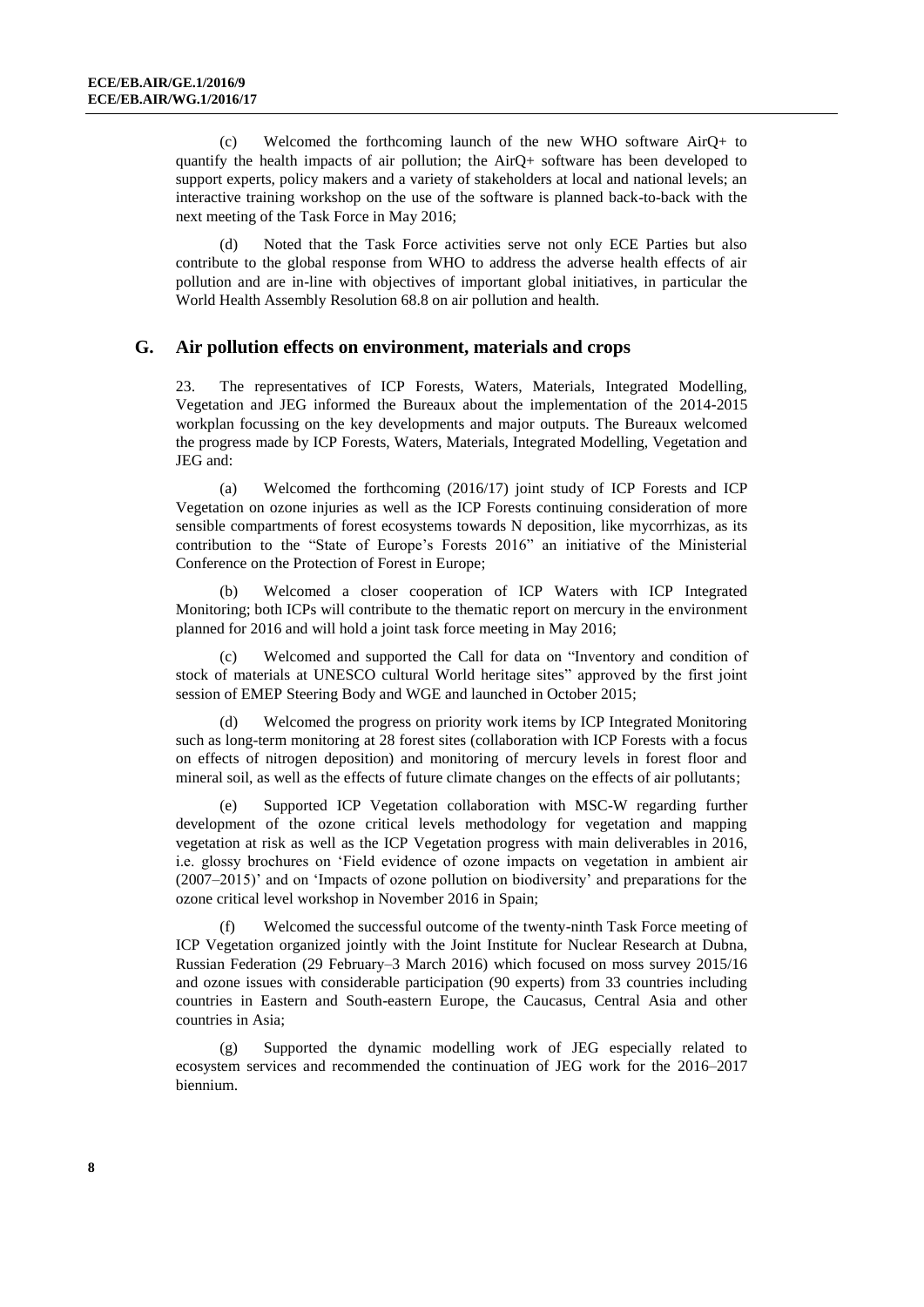### **H. Follow up on ICP Review**

24. The Chair of the WGE informed the Bureaux about the implementation of the recommendations from the ICP review. Some of the ICPs informed (see above) about joint activities with other ICPs and EMEP. Some CIPs also noted increased participation of national experts but not all of them. In order to increase the credibility of the scientific work, efforts need to be made to increase the participation in the ICP activities also by scientists from outside of the community. ICP Integrated Monitoring and ICP Waters confirmed their joint workshop to be held later in 2016. Other ICPs should also explore possibilities for joint workshops and activities.

25. Mr. Jesper Bak (Denmark) supported by ICP Forests updated the Bureaux on efforts to set up a common WGE webpage portal similar to the one for EMEP. The portal should, inter alia, help to share the data collected by all the WGE centres and to further promote the effects related activities within and outside the Convention. The options for setting up the WGE web portal will be presented during the second first joint session in September 2016.

### **I. Update of the mandates for centres and task forces**

26. The Chair of the Steering Body to EMEP supported by the secretariat developed templates for updated mandates of centres and task forces under EMEP. The updated mandates should specify the main functions and obligations for centres and task forces and should include some key elements common to all scientific activities under the Convention e.g. support to Parties, in particular, to countries in Eastern Europe, the Caucasus and Central Europe and cooperation with internal (within the Convention) and external partners. The templates can also be used for WGE centres. By the end of June 2016, centres and task forces are requested to fill in the templates following their annual task force meetings. Most of the meetings will be held between April and June 2016. The draft mandates are to be submitted to the EMEP Steering Body and WGE for their consideration during the second joint session. The second joint session may decide to submit the draft mandates for consideration and approval by the executive body at its thirty-sixth session in December 2016.

### **J. Trends reports**

27. Both the EMEP and WGE communities informed the Bureaux about the status of the trends reports. The EMEP trends report "Air pollution trends in the EMEP region between 1990 and 2012" was coordinated by TFMM while ICP Waters took the lead on the WGE trends report "Trends in Ecosystem and health responses to long-range transported atmospheric pollutants". The key elements of the two trends reports provided the key contributions to the 2016 assessment report (see section III).

28. The Bureaux welcomed and acknowledged all the contributions to the trends reports from centres, task forces and expert groups from EMEP and WGE communities. The Bureaux especially acknowledged the excellent work of Ms. Heleen de Wit (Head of the ICP Waters Programme Centre) and Mr. Augustin Colette (co-Chair of TFMM) who were the key editors of the WGE and EMEP trends reports, respectively. The Bureaux approved the WGE trends report and provided further guidance to the editors on the finalization of the EMEP trends report.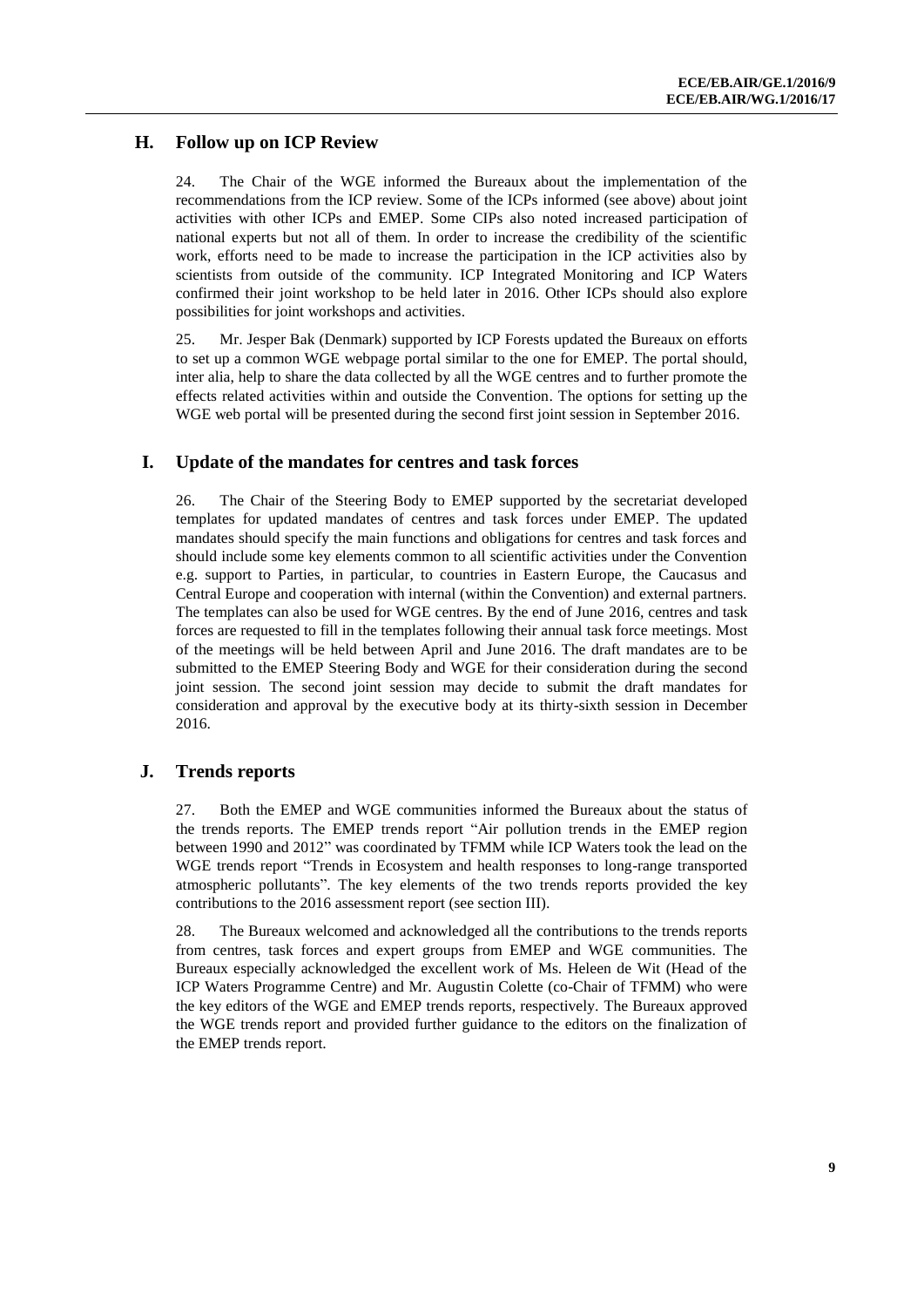### **III. 2016 assessment report**

29. Mr. Rob Mass, Chair of TFIAM and one of the key editors of the 2016 assessment report gave an overview of the up to date work on the report and the detailed plan for its completion. What remains to be done with the report is: a) the inclusion of comments from Canada and the US (ongoing); b) adding the references, list of abbreviations and glossary.

30. The Executive Body meeting at its thirty-fourth session in December 2015 recognized the 2016 assessment report as a scientific report. The report is largely based on two trends reports developed by EMEP and WGE communities, respectively (see Chapter II.J above). The assessment report is addressed to policy makers beyond delegates to the Executive Body. The report focuses on remaining policy challenges and encourages further progress on air pollution abatement in all Parties to the Convention. The policy response to the report will be further discussed by the Executive Body.

31. The final version of the report will be presented to the Parties during the thirty-fifth session of the Executive Body in May 2016. The report will also be launched at a dedicated event in Brussels on 31 May 2016 and will be presented at the Eighth Environment for Europe Ministerial Conference (Batumi, Georgia, 8–10 June 2016, see section VII).

32. The Bureau welcomed and acknowledged all the contributions to the report from EMEP and WGE communities including the excellent work done by the editors. The Bureaux also:

(a) Provided guidance to the editors for the finalization of the assessment report;

(b) Approved the 2016 assessment report following the request of the Executive Body made at its thirty-fourth session;

(c) Welcomed the funding for the 2016 assessment report provided by Germany, the Netherlands, Sweden, Switzerland and the Nordic Council of Ministers.

# **IV. Implementation of the 2014–2015 and 2016–2017 workplans for the implementation of the Convention**

33. The Bureaux discussed and highly acknowledged the implementation of the science part of the 2014–2015 workplan as reported by centres, task force and expert groups. As requested by the Executive Body, the Bureaux also discussed the priorities for science in the 2016–2017 workplan. The Bureaux could not agree on the definite list of scientific priorities but several areas of research have been identified as key ones:

(a) Support to Parties e.g. with respect to national research (emissions, monitoring, effects work); access to data, development of tools etc.;

(b) Depending on national needs, extension of the technical support to countries in Eastern Europe, the Caucasus and Central Asia;

PM and ozone (health issues), improvement of the emission data with a focus on black carbon/elemental carbon (consistency, completeness, reasons for recalculations, review process, stage 3 review and adjustments under the Gothenburg Protocol);

(d) Cooperation with external partners (AMAP/Arctic Council, Asia) and the key role of TF HTAP.

34. The scientific priorities within EMEP and WGE will be discussed during the task force meetings between April and June 2016 and will be reported during the second joint session of EMEP Steering Body and WGE in September 2016.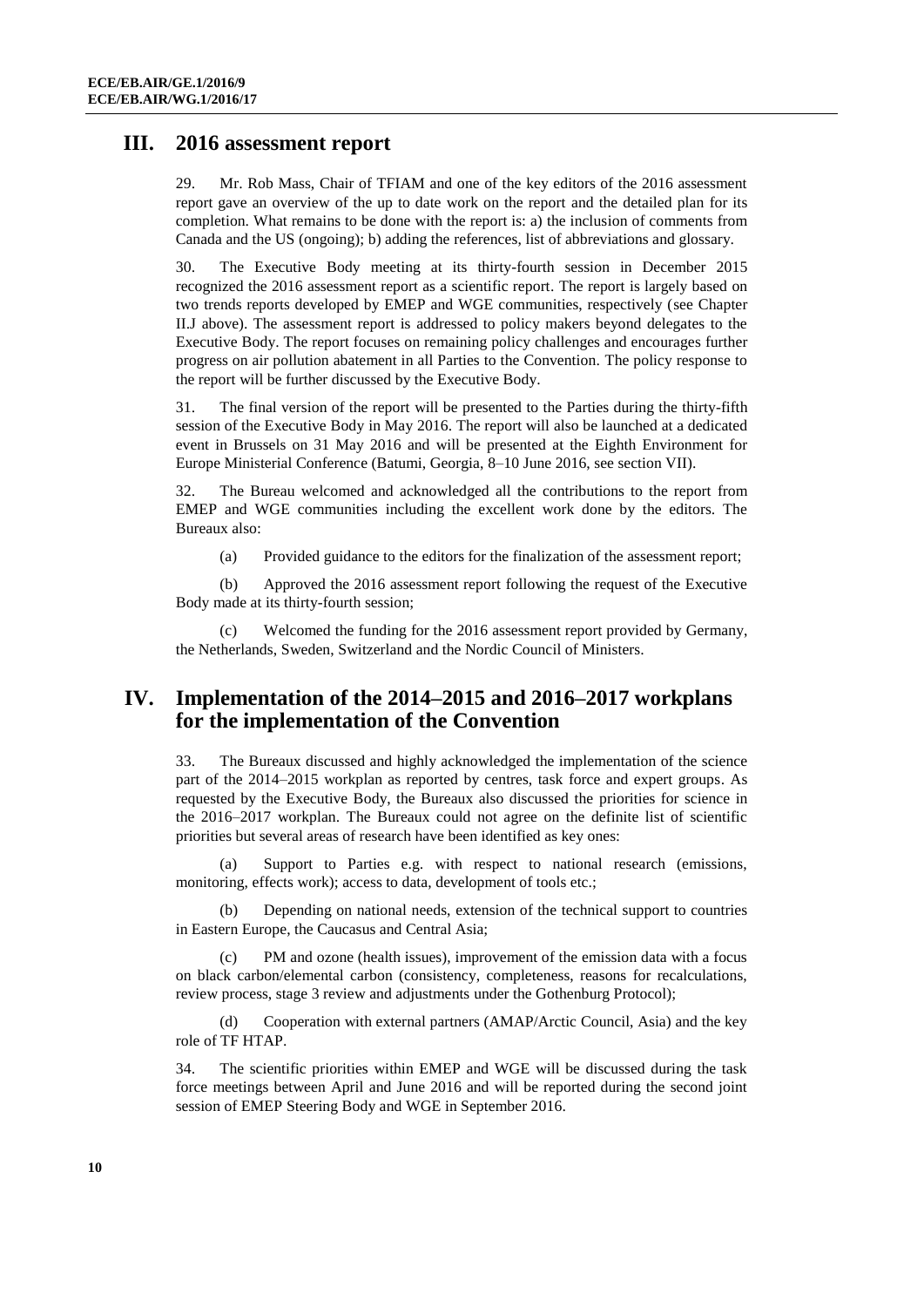# **V. Cooperation with other bodies, outreach and sharing information with other regions**

35. Several of the Convention centres and task forces (MSC-E, MSC-W, CCC, CIAM, TFMM, TFHTAP, various ICPs and TFH) informed the Bureaux about past, ongoing and planned activities with other international projects, bodies and mechanisms within (e.g. European Union research projects) and beyond ECE region. Several opportunities for increased cooperation were mentioned, in particular, in relation to work on:

(a) Persistent organic pollutants and heavy metals (Stockholm and Minamata Conventions);

(b) Black carbon emission inventories (the Arctic Council/AMAP);

(c) Hemispheric and global air pollution assessments (South and South-East Asia);

(d) Climate change and biodiversity (CCAC, UNFCCC, European Union Habitat).

36. The secretariat provided information about its recent information sharing efforts focused on partner organizations e.g. WHO and UNEP. The efforts include presentations on relevant Convention activities at meetings in Geneva and –– upon invitation –– outside Geneva (e.g. at intergovernmental meetings of Acid Deposition Network in East Asia (EANET). The secretariat makes continuing effort to invite relevant speakers from partner organizations, conventions and mechanisms to the sessions of the Executive Body and the joint sessions of EMEP Steering Body and WGE.

37. The secretariat also informed about the forthcoming second session of the United Nations Environment Assembly that will take place in Nairobi from 23 to 27 May 2016 (UNEA 2). Following the resolution on air pollution (1/7) at UNEA 1 (2014), a report will be presented to Member States, informing them about UNEP's achievements. Another report assessing policy solutions on air quality around the world will be launched. There will be no further resolution on air pollution, as resolution  $1/7$  is seen to be a long-standing one. Air quality will be integrated in UNEP's subprogramme on Chemicals and Waste (new: Chemicals, Waste and Air Quality). During UNEA 2, there will be an exhibition and a side-event on air quality. The secretariat also informed about the sixty-ninth session of the World Health Assembly (WHA) that will take place in Geneva, Switzerland from 23 to 28 May 2016. Following resolution 68.8 on air quality, WHO is currently working on a roadmap for implementation of this resolution, to which UNECE has given comments. This will be presented at WHA 69. It is expected that Member States will organize a side-event on air quality.

38. The Bureaux welcomed the various outreach activities and information sharing efforts and encouraged all the centres, task forces, groups and the secretariat to continue such actions pointing out to the need for activities at various levels (individual experts, research groups, task forces and bodies of the Convention). The Bureaux noted that such outreach activities may but not necessarily have to be formalized in form of written agreements (e.g. Memoranda of Understanding) with the relevant counterparts. The Bureaux also noted that outreach activities should be beneficial for both sides.

# **VI. Capacity building in countries of Eastern Europe, the Caucasus and Central Asia**

39. The secretariat informed about the capacity building activities led by the secretariat in countries of Eastern Europe, the Caucasus and Central Asia. The capacity building has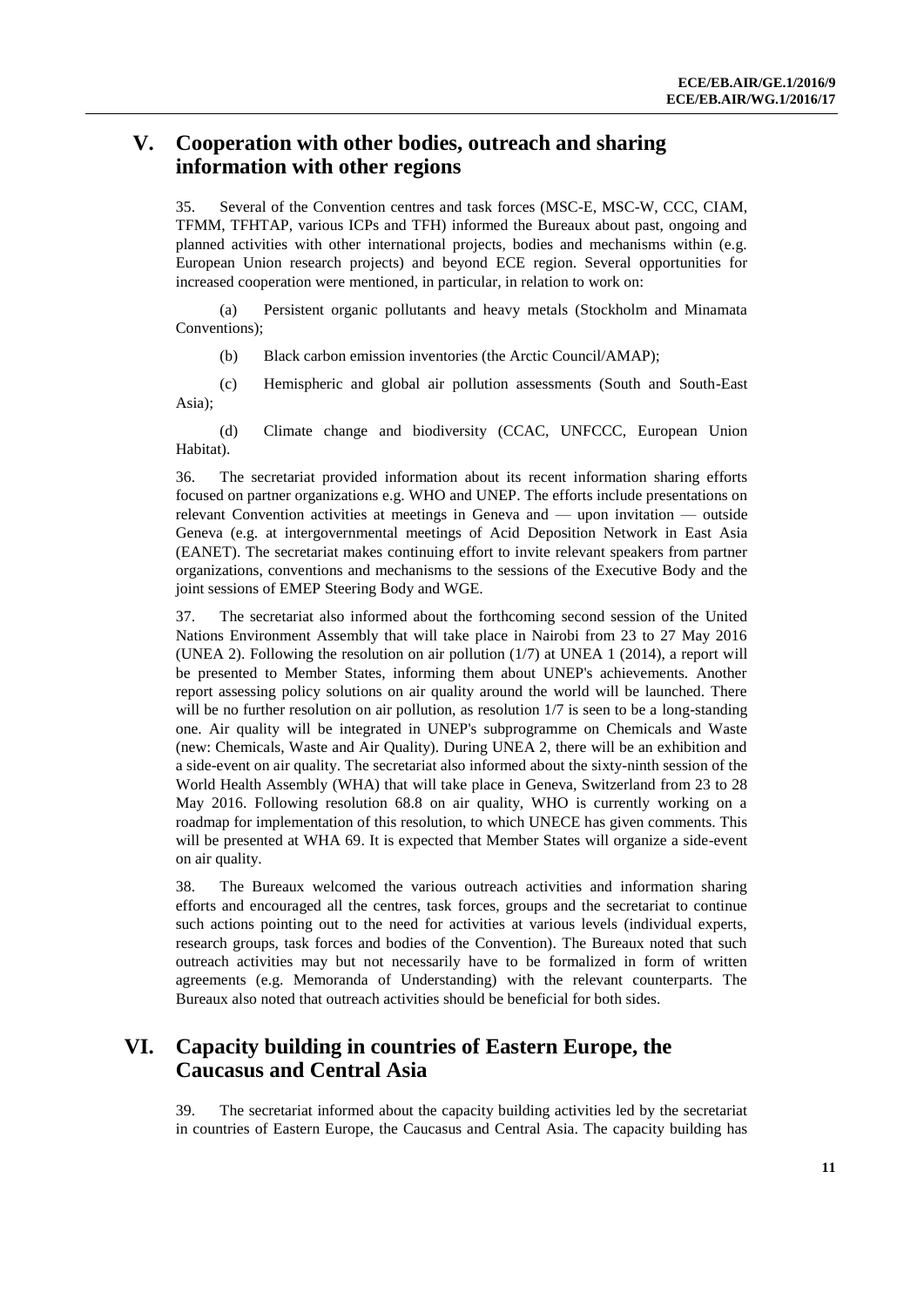been carried out since late 2014 thanks to generous contributions by the European Union, the Netherlands, Norway, the Russian Federation and Switzerland. The programme is needs driven i.e. the Parties in collaboration with the secretariat set the scope of activities and the priorities. Over the last three years, the activities were focused on national emission inventories and analysis of air quality related national legislation. In 2015, the following activities were carried out:

(a) Uzbekistan (non-Party) in May 2015; a workshop on emission inventories and a roundtable on legislation analysis; recommendations on further steps towards ratifications of three latest protocols to the Convention;

(b) Armenia in June 2015; a workshop on emission inventories focused on industrial processes and fuel combustion;

(c) Kazakhstan in June 2015; a workshop on emission inventories with a focus on energy and industrial processes;

(d) Ukraine in November-December 2015; support in the preparation of the Informative Inventory Report.

40. For the first half of 2016 the following activities are planned:

(a) Analysis of the national air quality assessment and management policies and legislation of Kyrgyzstan: a roundtable to discuss the results (April 2016);

- (b) Workshop on emission inventories in Bishkek, Kyrgyzstan (April 2016);
- (c) Support in the preparation of the BAT workshop in Berlin (April 2016);

(d) Analysis of the national air quality assessment and management policies and legislation of Kazakhstan.

41. The Bureau welcomed the capacity building activities led by the secretariat and:

(a) Appreciated the capacity building activities since they help to generate better emission data;

(b) Noted that the priorities will shift from building national inventories to baseline data and projections in support of ratification of the Gothenburg Protocol and also to analysis of national legislation;

(c) Encouraged and supported these activities as increased involvement of countries in Eastern Europe, the Caucasus and Central Asia has been a priority for the Convention.

# **VII. Eighth Environment for Europe Ministerial Conference (Batumi, Georgia, June 2016)**

42. The secretariat informed about the preparations for the Eighth Environment for Europe Ministerial Conference to be held in Batumi, Georgia from 8 to 10 June 2016. At its twentieth session, ECE's Committee on Environmental Policy (CEP) decided that "Improving air quality for a better environment and human health" will be one of the two main themes for the Conference. ECE prepared a substantive document (ECE/BATUMI.CONF/2016/5) as a background for the High-Level Segment on Air quality together with a number of partners (WHO, UNEP, OECD etc.). The Bureau of the Executive Body prepared an initiative, the 'Batumi Action for Cleaner Air' (2016-2021) (ECE/BATUMI.CONF/2016/7) to which countries can sign up on a voluntary basis. Also "Towards cleaner air: scientific assessment report 2016 –– Summary for policymakers" will be an official document for the Conference (ECE/BATUMI.CONF/2016/12). At the Conference, ECE will also contribute to a side event on air quality together with German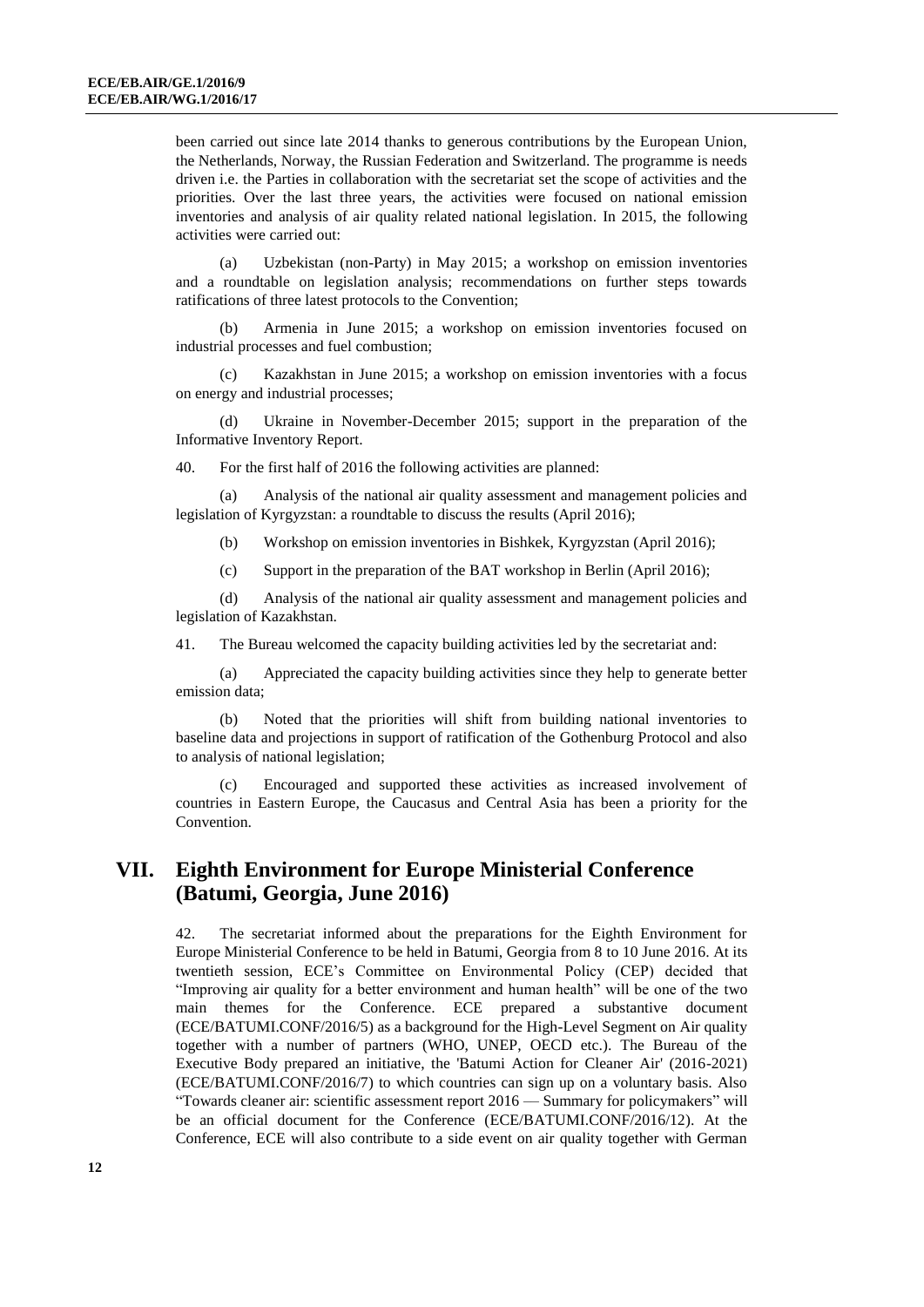Environment Agency (UBA), Climate and Clean Air Coalition, WHO EURO, UNEP and the European Environment Agency.

43. The Bureau welcomed the information provided by the secretariat and noted that the ministerial process is driven by ECE Parties under the CEP. The Bureaux encouraged their members to contact their respective national representatives to the CEP to promote the Convention work and its achievements.

# **VIII. Preparations for the second joint session of the EMEP Steering Body and the Working Group on Effects**

44. The Bureaux discussed the agenda and the format for the second joint session of the EMEP Steering Body and the Working Group on Effects, to be held from 13 to 16 September 2016. Like the first joint session of the two bodies in 2015, the session in 2016 will be a joint session of the two scientific bodies of the Convention with a single agenda and a single session report. The draft session agenda will be developed by the secretariat in collaboration with the Chairs of EMEP Steering Body and WGE. EMEP related issues will be taken at the beginning of the session, followed by joint (EMEP/WGE) thematic sessions and by WGE specific issues. The joint thematic sessions will include the following issues: air pollution and climate, benzo(a)pyrene, ozone, funding of CCE activities in 2016–2017 and the collaboration with AMAP on mercury.

45. The Bureaux emphasized that the agenda item focussed on information sharing by Parties on the implementation of EMEP and of effects oriented activities, should continue to be a regular item during the joint sessions. Parties would be invited to present their national experiences, successes and challenges (including scientific reports and publications), as well as their collaboration with EMEP and WGE Centres, task forces and expert groups. In particular, at the second joint session, Parties will be requested to share their experiences and challenges in reporting national air pollutant emission inventories.

# **IX. Financial and budgetary matters**

#### **A. Status of mandatory and voluntary cash contributions**

46. The secretariat reported on the status of cash contributions to the EMEP Trust Fund, stressing that 34 Parties to the 1984 Protocol on Long-term Financing of the Cooperative Programme for Monitoring and Evaluation of the Long-range Transmission of Air Pollutants in Europe had paid at least part of their contributions for 2015. The total of contributions received in 2015 for the EMEP Trust Fund was \$ 2,296,012 slightly below the \$ 2,358,700 budgeted (several Parties paid their contributions for 2015 and earlier years). Several Parties had accumulated arrears prior to 2015. There had been no in-kind contributions by the Parties reported in 2015. The secretariat informed that as of 2015, United Nations Organization in Geneva, which handles the financial issues for ECE and other United Nations organizations in Geneva, has been contacting foreign ministries of ECE Member States on any arrears in mandatory payments. The Bureaux welcomed the 2015 financial situation. More details on financial and budgetary issues can be found in the financial document for the second joint session (ECE/EB.AIR/GE.1/2016/18– ECE/EB.AIR/WG.1/2016/11).

47. Secretariat informed also about the status of contribution by Parties to the Convention's Trust Fund for effects-oriented activities in 2015 (\$ 477,400 by 30 November 2015, subject to confirmation) and about the schedule of payments to centres for their work in 2015. The 2016 Appendices to the multi-year Memorandums of Understanding (MoUs)